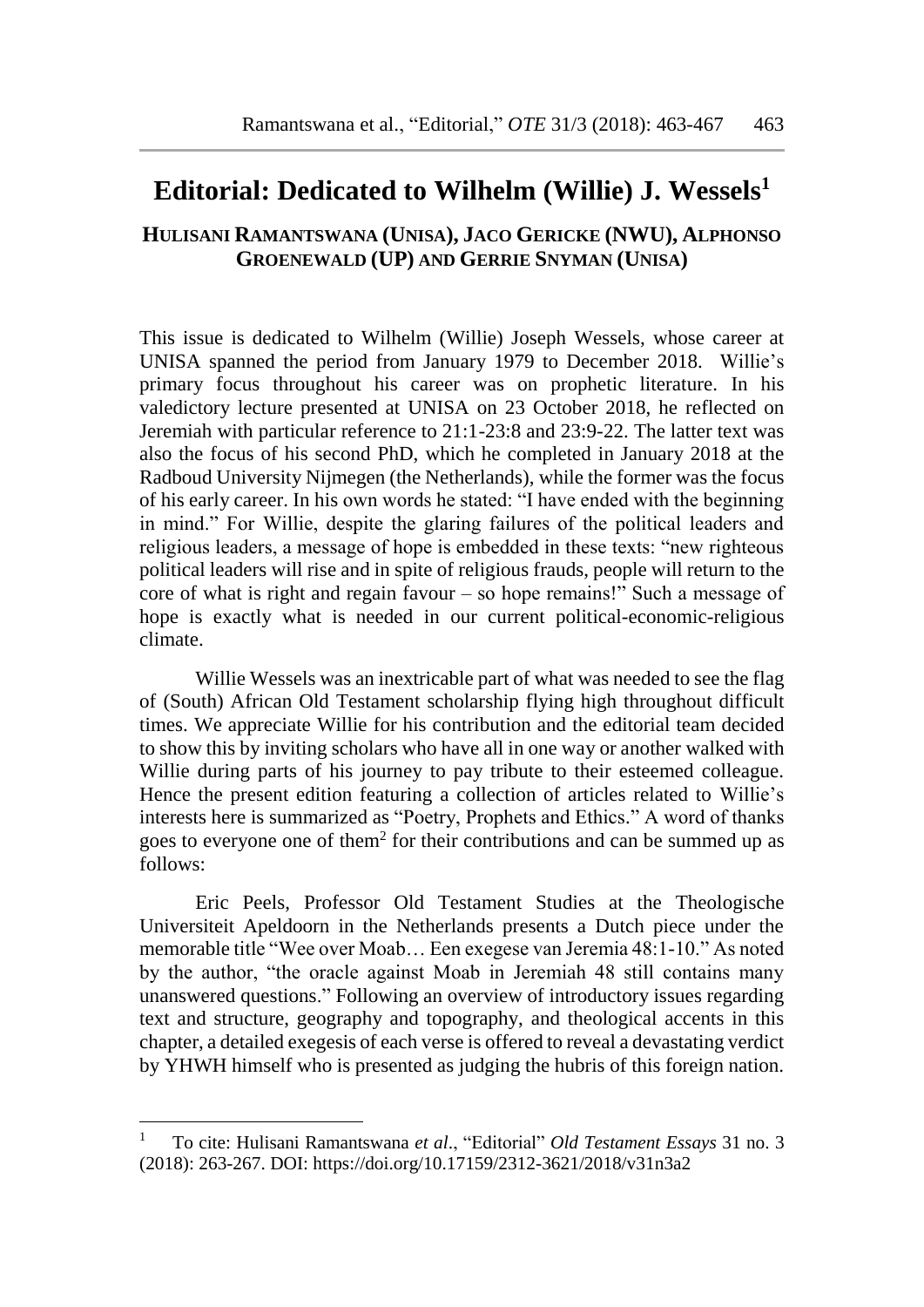## 464 Ramantswana et al., "Editorial," *OTE* 31/3 (2018): 463-467

In an essay entitled "De-Centering Lamentations: A Crisis of Hope, of Memory, and of Continued Presence", Scott Ellington, who is a Professor of Christian Ministries at Emmanuel College in Franklin Springs, Georgia, USA seeks to challenge the popular reading of chapter three of the book Lamentations as the chiastic middle. Instead he argues for a developing story line running through the book as a whole with chapter three better seen as a climax in the plot at which point Israel considers the ways in the relationship with Yahweh has fundamentally changed.

Lee Roy Martin is Professor of Old Testament and Biblical Languages at the Pentecostal Theological Seminary in Cleveland in the USA and also affiliated with Unisa. His topic of choice is "The Chiastic Structure of Psalm 106" with reference to which he notes that within the narrative structure of the particular Psalm's "historical recital of Israel's story" is a chiasm that emphasizes key parallel elements, e.g. "Israel's past failures and Yahweh's generous grace, highlighting the need for repentance and forgiveness in any historical context."

Liza Esterhuizen, research associate at the University of Pretoria, focusses on "Decolonising biblical trauma studies: The metaphorical name Shear-jashud in Isaiah 7:3ff read through a postcolonial South African perspective." Her concern is the common ground between ancient and modern audiences related to struggles, trauma, and hardship suffered. With specific reference to the book of Isaiah, she sees the reader as confronted with a difficult text/prophet who in Isaiah 7:3ff not only addressed the King as an individual but also the people of Judah as a collective when naming his son.

Becky Hill, Adjunct Professor in the Biblical Studies Department at the Pentecostal Theological Seminary in Cleveland (Ohio), USA introduces us to what she aptly calls "Sights and Sounds of Death Valley: A Close Reading of Ezekiel 37.1-14". Both visual and auditory elements found in Ezekiel's vision of the valley of dry bones are shown to offer a fitting biblical approach to understanding the literary structure of the imagery as it invites the reader into the prophet's encounter of the presence of YHWH.

Leonard Maré is an Extra-ordinary Professor of Old Testament studies affiliated with the North-West University and he too presents a study on aspects of the Book of Ezekiel. The starting point for this paper is the observation that many passages in the former and later prophets mention the activities of the spirit of God in relation to the prophetic office. Here the question asked concerns the pneumatology implicit in selected passages in the book of Ezekiel.

Hendrik Bosman, Professor of Old and New Testament at Stellenbosch University, contributes a study on "Loving the neighbour and the resident alien in Leviticus 19 as ethical critique of holiness". Given that "Loving the neighbour" is generally accepted as fundamental to Judeo-Christian theological ethics, it seems strange that few reflect on the implications of extending "loving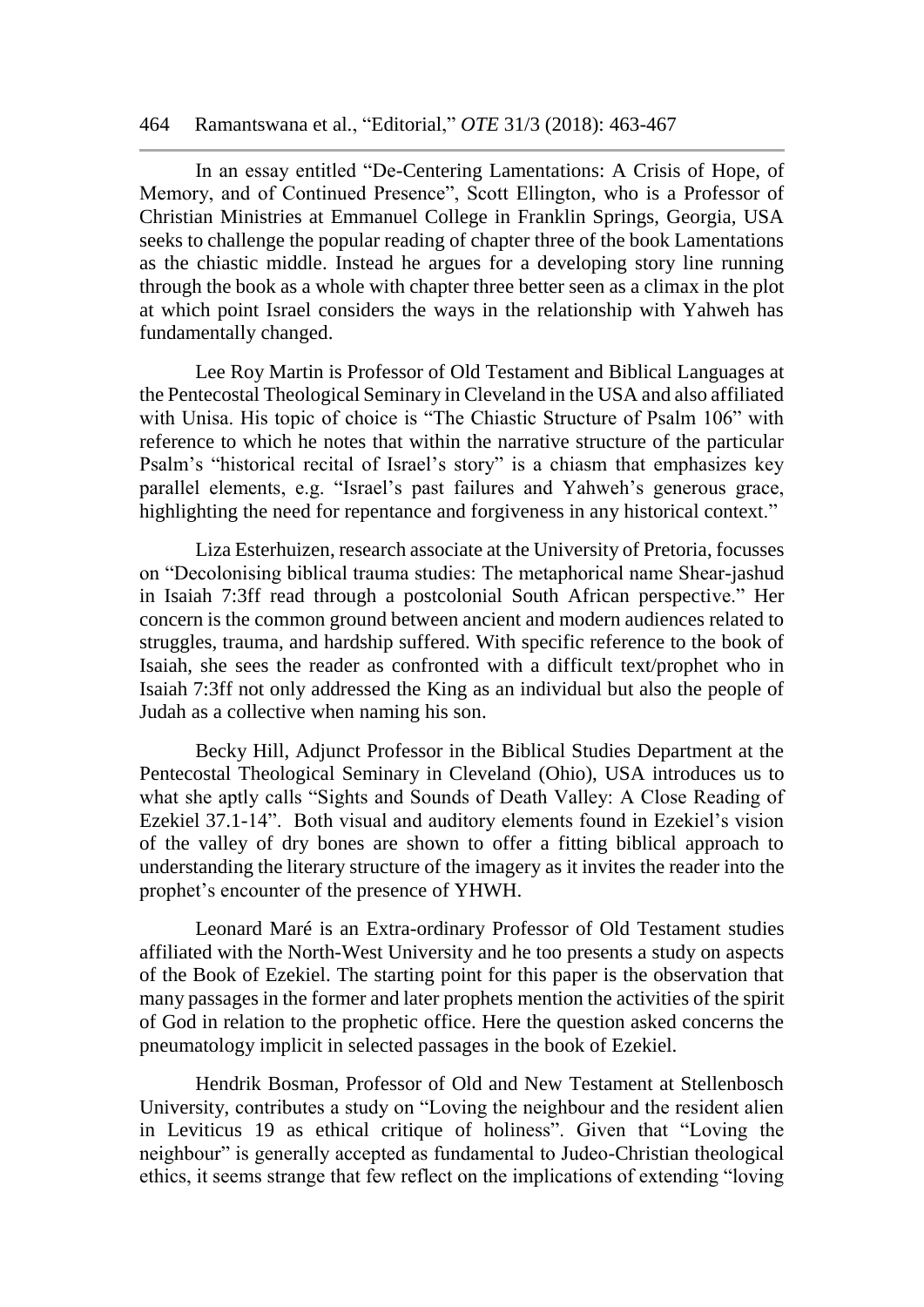the neighbour" (Lev 19:18) to "loving the resident alien/foreigner" (Lev 19:33- 34) within the context of the Holiness Code (Lev 17-26). The author therefore fills the gap showing various ways in which "holiness" was redefined in Leviticus 19 during the post-exilic period.

Jacqui Grey is Associate Professor of Biblical Studies at Alphacrucis College in Parramatta, Australia. Her piece deals with Isaiah's Vision of Yahweh and Ethical Replication read in conversation with Elaine Scarry's related idea on responses to the presence of beauty. Adapted to consider the role of holiness as a driving factor in Isaiah's message of social justice in sections 1-39 and 40-66, the prophet and his circles are shown as de-centred in the stories of their experience of Yahweh's beauty and terror.

Juliana Claassens, Professor of Old Testament, and Chair in the Department Old and New Testament and Head of the Gender Unit at the Faculty of Theology at Stellenbosch University, exposes "The Hidden Wounds of Structural Violence: Exploring an Intersectional Understanding of Violence in Jeremiah 4-6". Her paper shows how taking seriously manifestations of this particular form of violence with a special emphasis on gender, race and class allows for a more multi-faceted approach very relevant to related present day challenges.

Blessing Boloje, an Alexander von Humboldt Fellow at the University of Bochum (Germany), affiliated with the University of Pretoria (Research Associate) and originally from Nigeria investigates the consequences of "Trading Yahweh's Word for a Price: Ethical Implications of the Collusion of Prophets and Priests in Micah 3:5–7, 11." Commenting on the "mercenary attitude of prophets and priests in discharging their duties as religious functionaries," the article examines Micah's indictment of charismatic and cultic Judean's self-centred leadership for commercialising Yahweh's word and failing to live up to YHWH's ethical standards.

Knut Holter is Professor of Old Testament in Diaconia and Leadership Studies at the Faculty of Theology at the Specialised University of Misjonsmarka in Stavanger, Norway. His article on "The Question of an Ethics of Bible Translation" offers "Some Reflections in Relation to Septuagint Isaiah 6:1 and 19:25." The two texts are read in dialogic style with some concerns of recent discourses of Bible translation ethics, especially the question of a translation's "loyalty" vis-à-vis source text, target language and culture, and other actors involved in the translation process.

The article of Gert Prinsloo, Professor in the Department of Ancient Languages and Cultures at the University of Pretoria identifies an example of "Inner-biblical Allusion in Habakkuk's משא) Hab 1:1-2:20)" that also involves "Utterances Concerning Babylon in Isaiah 13-23 (Isa 13:1-14:23; 21:1-10)". His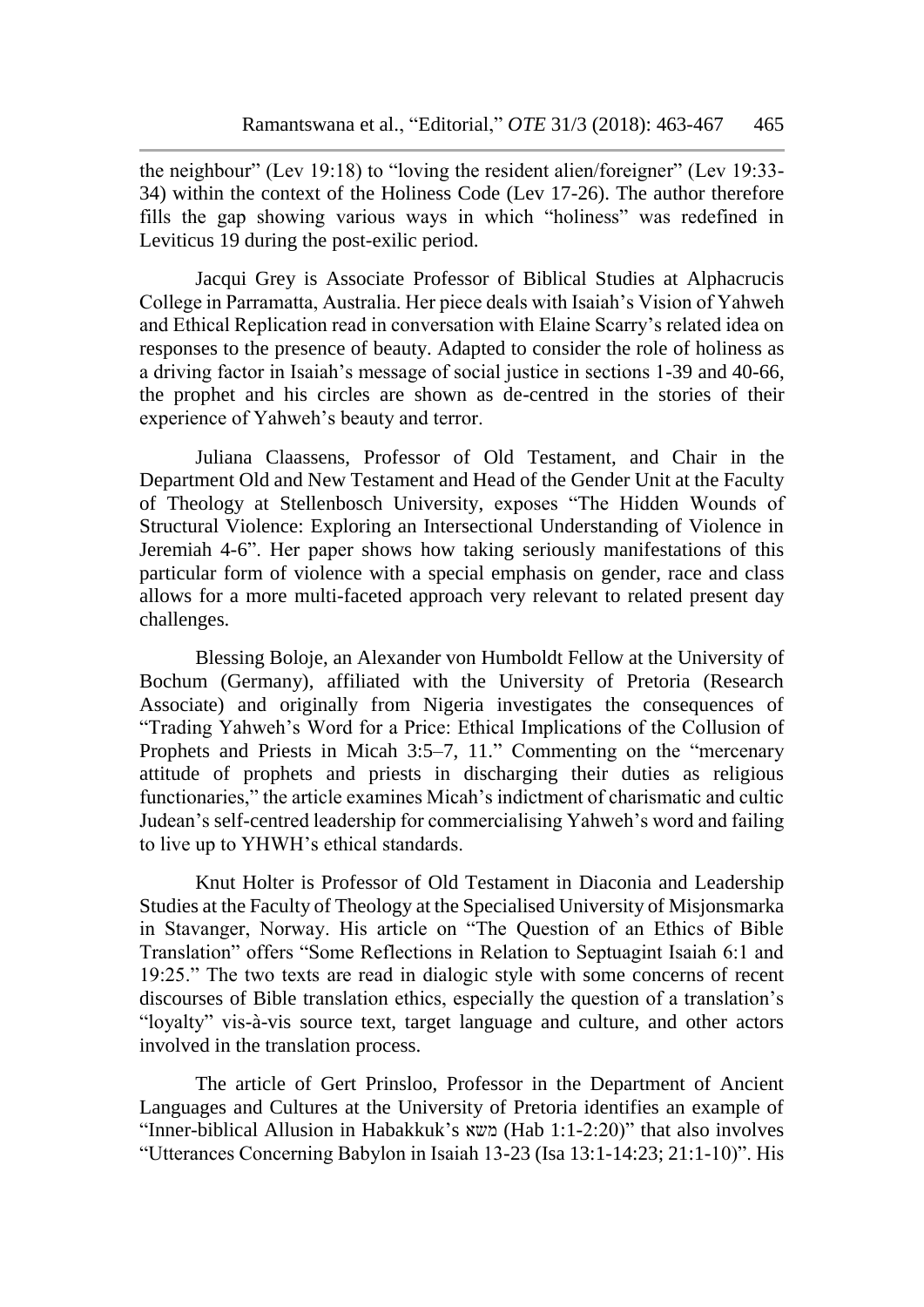meticulous close reading suggests a high probability that a shared tradition lies behind this particular way of condemning Babylonian arrogance.

Ellen van Wolde, Professor of Exegesis and Source texts at Radboud University in Nijmegen in the Netherlands offers a new perspective on the famous verse in the prologue of the book of Job, commonly translated with "Job took a potsherd to scrape himself while he was sitting among the ashes." A cumulative argument combining observations on syntax and semantics shows a surprising alternative in which the satan seems to be bringing Job a pot to squeeze out his inflamed boils that cover him from head to toe.

Madipoane Masenya (Ngwan'a Mphahlele), Professor of Old Testament at the University of South Africa, enables "Hearing Jeremiah's confessions in the context of 'silent sheep'" through the ears of African lore. With the perspective gained from her knowledge of selected Sotho proverbs, she shows the popular construction of masculinity as demanding the repression of men's capacity to cry would be better balanced by taking seriously the book of Jeremiah (cf. his confessions in particular) offering the reader a better (religious) alternative.

Funlola Olojede is a Post-Doctoral Fellow and Researcher at the Gender Unit at Stellenbosch University. With the provocative question, "What of the Night?" she looks at "Conceptions and Theology of Night in Isaiah and the Book of the Twelve". Though a number of studies have probed the concepts of time (and night) in the Hebrew Bible, there remains a gap in the research when it comes to exploring the strong existential correspondence between day and night throughout Isaiah and in comparison with related data in the Minor Prophets.

Eben Scheffler, Professor of Old Testament at Unisa, entices us with a piece he calls "Allegorizing Song of Songs' most erotic parts: Judaism, Calvinism, Lutheranism." If allegorical reading promotes uncontrollable subjective interpretation, this will surely be evident when different religious traditions get their hands on the more explicitly sexual contents of the book. The study confirms this with reference to reception in the Targum, the Calvinistic Dutch Statenbijbel and in Luther's lectures on Canticles.

Daniel Smith-Christopher, Professor of Theological Studies at the Loyola Marymount University of Los Angeles, introduces us to the idea of "The Outlaw David ben Jesse: Reading David as Geronimo in exile?" The article considers a reading of the stories of David in which the idea of him as the proverbial wanted man is able to account for the exilic interest in so depicting his character in the first parts of the so-called "Succession Narrative" (2 Sam  $7 - 1$  Kings 1-2).

Richard Moore is Associate Dean at the Lee University School of Religion and reflects on "Finding the Spirit of Elijah in the Story of Elisha and the Lost Axe Head: 2 Kings 6:1-7 in the Light of 2 Kings 2". In response to